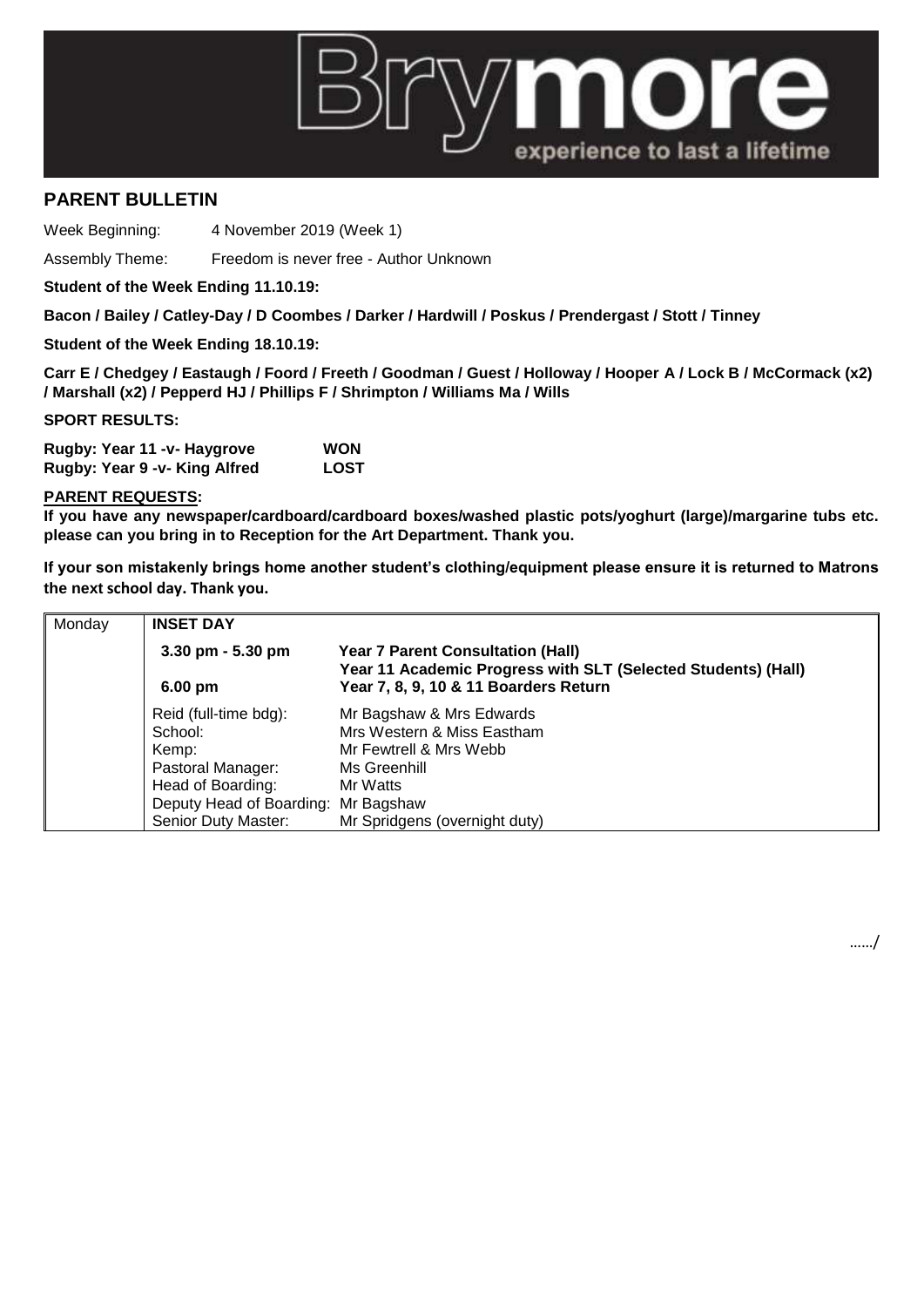| Tuesday   | Tutorial                                  |                                                                                       |  |
|-----------|-------------------------------------------|---------------------------------------------------------------------------------------|--|
|           | Visit by Lackham College to see Year 11   |                                                                                       |  |
|           | 3.45 pm - 5.15 pm                         | Tool Making/Engineering (x 5 weeks) (Mr Ball)                                         |  |
|           | 4.00 pm                                   | Chads Hill run                                                                        |  |
|           | 4.00 pm - 4.45 pm                         | Guitar/Drum Lessons (x 10 weeks)                                                      |  |
|           | 4.00 pm - 5.00 pm                         | Farm Duty                                                                             |  |
|           | 4.00 pm - 5.00 pm                         | Year 9 Rugby                                                                          |  |
|           | 4.00 pm - 5.30 pm                         | Sheet Metal Work (x 5 weeks) (Mr Weldon)                                              |  |
|           | 4.30 pm - 5.00 pm                         | Year 8 Fitness                                                                        |  |
|           | 5.15 pm - 6.00 pm                         | Wood Carving (x 5 weeks) (Mr Ball)                                                    |  |
|           | 6.00 pm - 7.30 pm                         | Sheet Metal Work (x 5 weeks) (Mr Weldon)                                              |  |
|           | 6.15 pm - 7.15 pm                         | Targeted Year 11 Higher Intervention Maths (By invite only) - Room 10 (Mrs<br>Truman) |  |
|           | 7.30 pm - 9.00 pm                         | Sheet Metal Work (x 5 weeks) (Mr Weldon)                                              |  |
|           | 7.30 pm - 8.15 pm                         | Bike Track (Mrs Long)                                                                 |  |
|           | 7.30 pm - 8.15 pm                         | Lego Club (Kemp House - Mrs Webb)                                                     |  |
|           | 8.00 pm - 8.30 pm                         | Year 11 Fitness                                                                       |  |
|           | 8.00 pm - 9.00 pm                         | Weights (Year 10 Rugby Squad)                                                         |  |
|           | Reid (full-time bdg):                     | Mrs Long & Mrs Edwards                                                                |  |
|           | School:                                   | Mrs Western & Miss Eastham                                                            |  |
|           | Kemp:                                     | Mr Fewtrell & Mrs Webb                                                                |  |
|           | Pastoral Manager:                         | Ms Greenhill                                                                          |  |
|           | Head of Boarding:                         | (Day) Mr Watts                                                                        |  |
|           | Deputy Head Boarding:                     | Mr Bagshaw                                                                            |  |
| Wednesday | Senior Duty Master:<br>Assembly: Mr Watts | Mr Spridgens                                                                          |  |
|           |                                           |                                                                                       |  |
|           | AM                                        | Horti Trip (9.2) to Knightshayes (Mr Willcocks)                                       |  |
|           | 3.45 pm - 5.15 pm<br>3.45 pm              | Archery (x 5 weeks) (Mr Ball)<br>Rugby: Year 11 -v- BCA (Away)                        |  |
|           | 4.00 pm                                   | Chads Hill run                                                                        |  |
|           | 4.00 pm - 5.00 pm                         | Farm Duty                                                                             |  |
|           | 4.00 pm - 5.00 pm                         | <b>Garden Duty</b>                                                                    |  |
|           | 4.00 pm - 5.00 pm                         | Year 7 & 8 Rugby                                                                      |  |
|           | 4.00 pm - 5.00 pm                         | CSI Brymore (x 5 weeks) (Miss Eastham)                                                |  |
|           | 4.00 pm - 5.30 pm                         | Blacksmithing (x 5 weeks) (Mr Weldon)                                                 |  |
|           | 4.30 pm - 5.00 pm                         | Year 9 Fitness                                                                        |  |
|           | 6.00 pm - 7.30 pm                         | Blacksmithing (x 5 weeks) (Mr Weldon)                                                 |  |
|           | 7.15 pm - 8.00 pm                         | Games (Reid House - Mrs Edwards)                                                      |  |
|           | 7.30 pm - 8.30 pm                         | Young Farmers Club - LRC                                                              |  |
|           |                                           | RABI: Talk by Pam Willis + receiving a Charity cheque                                 |  |
|           | 7.30 pm - 9.00 pm                         | Blacksmithing (x 5 weeks) (Mr Weldon)                                                 |  |
|           | 7.30 pm - 9.00 pm                         | Weights (Year 10&11 Rugby Squad)                                                      |  |
|           | 7.45 pm - 8.30 pm                         | Athletics (MUGA) (Invite Only)                                                        |  |
|           | Reid (full-time bdg):                     | Mrs Long & Mrs Edwards                                                                |  |
|           | School:                                   | Mrs Western & Miss Eastham                                                            |  |
|           | Kemp:                                     | Mr Fewtrell & Mrs Webb                                                                |  |
|           | Pastoral Manager:                         | Ms Greenhill                                                                          |  |
|           | Head of Boarding:                         | Mr Watts                                                                              |  |
|           | Deputy Head of Boarding:                  | Mr Bagshaw                                                                            |  |
|           | Senior Duty Master:                       | Mr Spridgens                                                                          |  |